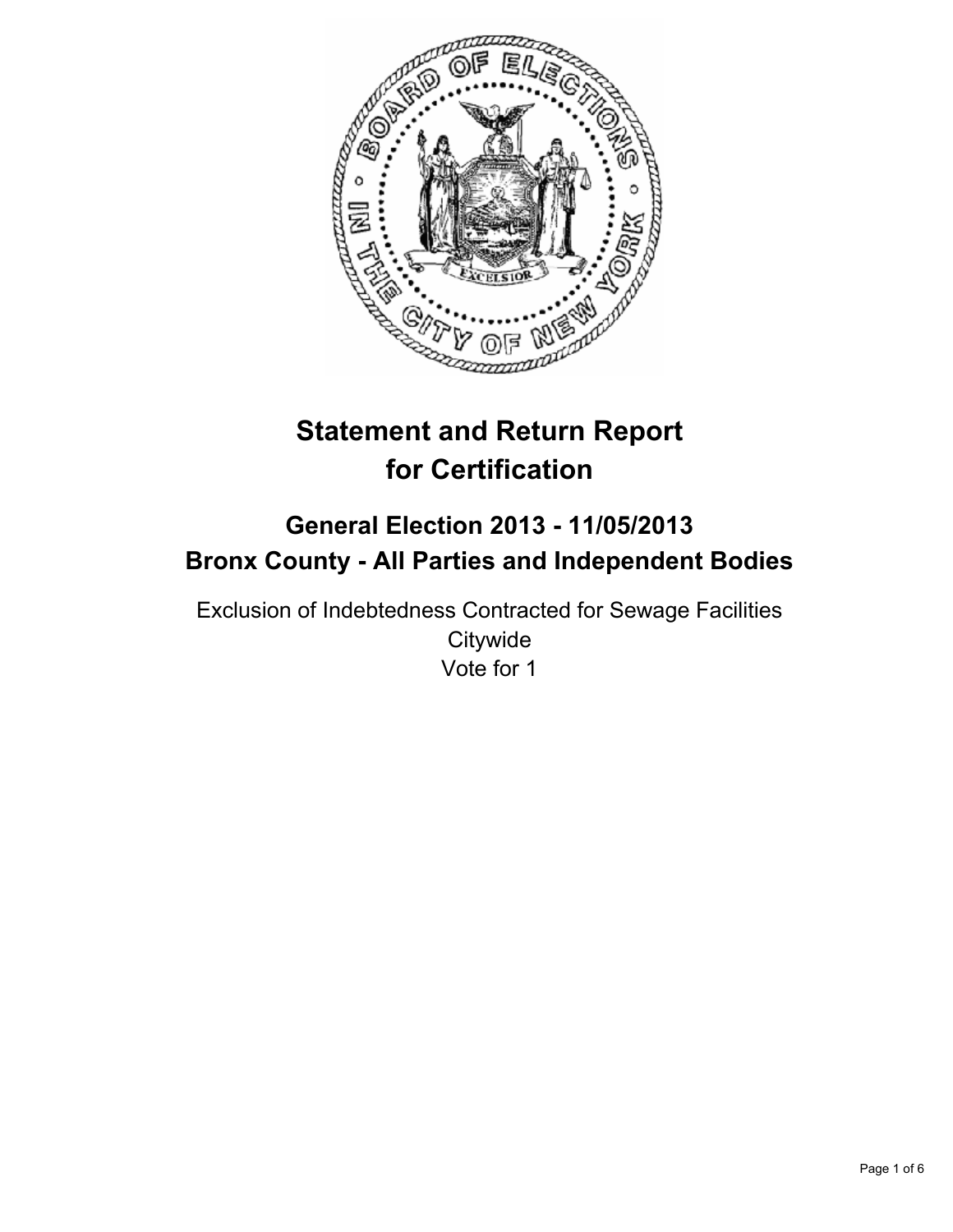

| PUBLIC COUNTER                                           | 10,140 |
|----------------------------------------------------------|--------|
| <b>EMERGENCY</b>                                         | 132    |
| ABSENTEE/MILITARY                                        | 220    |
| <b>FEDERAL</b>                                           | 0      |
| SPECIAL PRESIDENTIAL                                     | 0      |
| AFFIDAVIT                                                | 181    |
| <b>Total Ballots</b>                                     | 10,673 |
| Less - Inapplicable Federal/Special Presidential Ballots | 0      |
| <b>Total Applicable Ballots</b>                          | 10,673 |
| <b>YES</b>                                               | 3,450  |
| <b>NO</b>                                                | 1,169  |
| <b>Total Votes</b>                                       | 4,619  |
| Unrecorded                                               | 6.054  |

## **Assembly District 78**

| <b>PUBLIC COUNTER</b>                                    | 8,184 |
|----------------------------------------------------------|-------|
| <b>EMERGENCY</b>                                         | 0     |
| ABSENTEE/MILITARY                                        | 177   |
| <b>FEDERAL</b>                                           | 0     |
| <b>SPECIAL PRESIDENTIAL</b>                              | 0     |
| AFFIDAVIT                                                | 186   |
| <b>Total Ballots</b>                                     | 8,547 |
| Less - Inapplicable Federal/Special Presidential Ballots | 0     |
| <b>Total Applicable Ballots</b>                          | 8,547 |
| <b>YES</b>                                               | 3,060 |
| <b>NO</b>                                                | 1,095 |
| <b>Total Votes</b>                                       | 4,155 |
| Unrecorded                                               | 4.392 |

| PUBLIC COUNTER                                           | 11,851 |
|----------------------------------------------------------|--------|
| <b>EMERGENCY</b>                                         | 0      |
| ABSENTEE/MILITARY                                        | 228    |
| <b>FEDERAL</b>                                           | 0      |
| SPECIAL PRESIDENTIAL                                     | 0      |
| AFFIDAVIT                                                | 193    |
| <b>Total Ballots</b>                                     | 12,272 |
| Less - Inapplicable Federal/Special Presidential Ballots | 0      |
| <b>Total Applicable Ballots</b>                          | 12,272 |
| <b>YES</b>                                               | 4,035  |
| <b>NO</b>                                                | 1,507  |
| <b>Total Votes</b>                                       | 5,542  |
| Unrecorded                                               | 6,730  |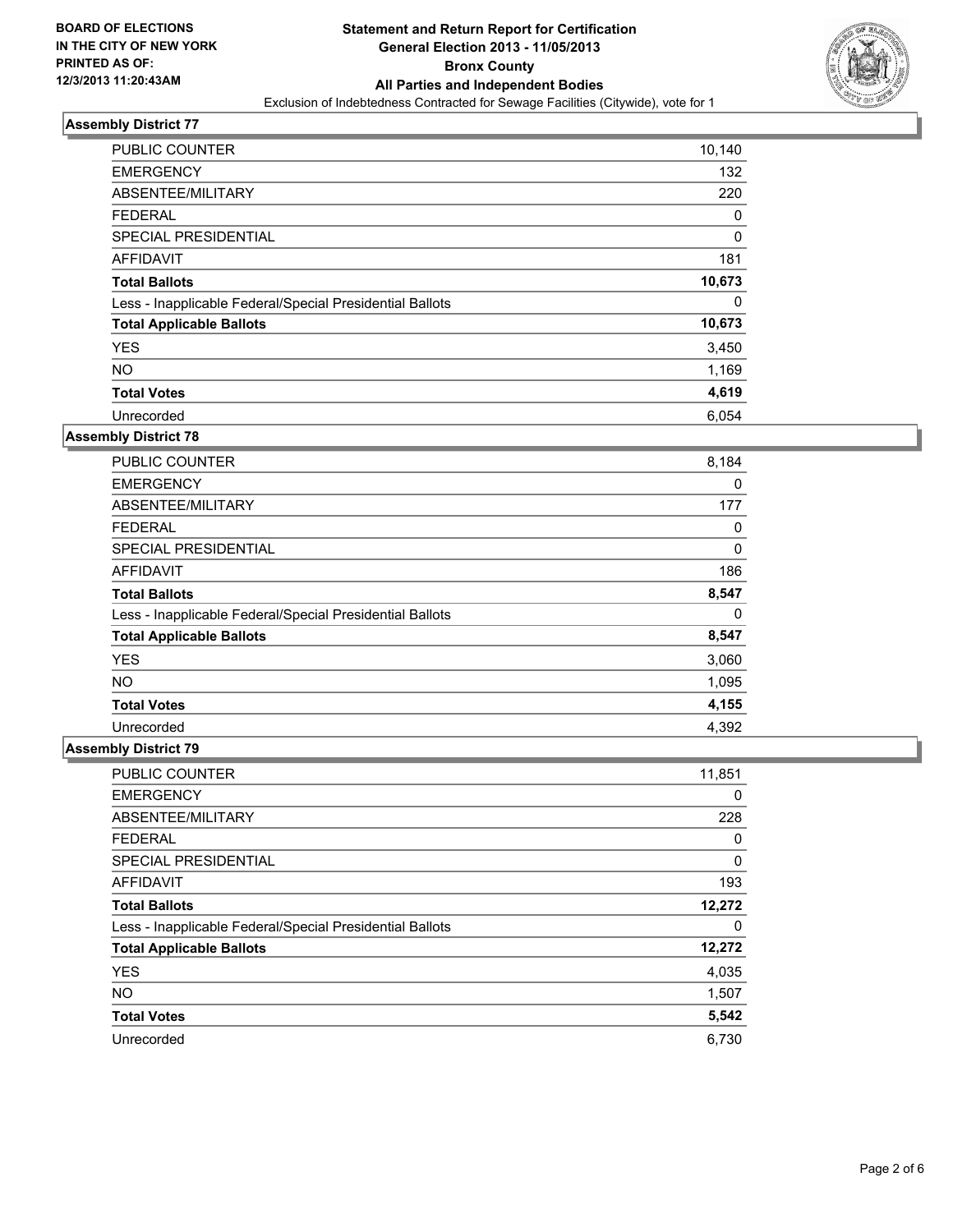

| <b>PUBLIC COUNTER</b>                                    | 11,935 |
|----------------------------------------------------------|--------|
| <b>EMERGENCY</b>                                         |        |
| ABSENTEE/MILITARY                                        | 506    |
| <b>FEDERAL</b>                                           | 0      |
| SPECIAL PRESIDENTIAL                                     | 0      |
| AFFIDAVIT                                                | 173    |
| <b>Total Ballots</b>                                     | 12,615 |
| Less - Inapplicable Federal/Special Presidential Ballots | 0      |
| <b>Total Applicable Ballots</b>                          | 12,615 |
| <b>YES</b>                                               | 4,637  |
| <b>NO</b>                                                | 2,210  |
| <b>Total Votes</b>                                       | 6,847  |
| Unrecorded                                               | 5,768  |

## **Assembly District 81**

| <b>PUBLIC COUNTER</b>                                    | 18,229 |
|----------------------------------------------------------|--------|
| <b>EMERGENCY</b>                                         | 33     |
| ABSENTEE/MILITARY                                        | 704    |
| <b>FEDERAL</b>                                           | 0      |
| SPECIAL PRESIDENTIAL                                     | 0      |
| AFFIDAVIT                                                | 206    |
| <b>Total Ballots</b>                                     | 19,172 |
| Less - Inapplicable Federal/Special Presidential Ballots | 0      |
| <b>Total Applicable Ballots</b>                          | 19,172 |
| <b>YES</b>                                               | 8,161  |
| <b>NO</b>                                                | 3,960  |
| <b>Total Votes</b>                                       | 12,121 |
| Unrecorded                                               | 7,051  |

| PUBLIC COUNTER                                           | 19,482 |
|----------------------------------------------------------|--------|
| <b>EMERGENCY</b>                                         | 78     |
| ABSENTEE/MILITARY                                        | 463    |
| <b>FEDERAL</b>                                           | 0      |
| SPECIAL PRESIDENTIAL                                     | 0      |
| AFFIDAVIT                                                | 172    |
| <b>Total Ballots</b>                                     | 20,195 |
| Less - Inapplicable Federal/Special Presidential Ballots | 0      |
| <b>Total Applicable Ballots</b>                          | 20,195 |
| <b>YES</b>                                               | 7,744  |
| <b>NO</b>                                                | 4,185  |
| <b>Total Votes</b>                                       | 11,929 |
| Unrecorded                                               | 8,266  |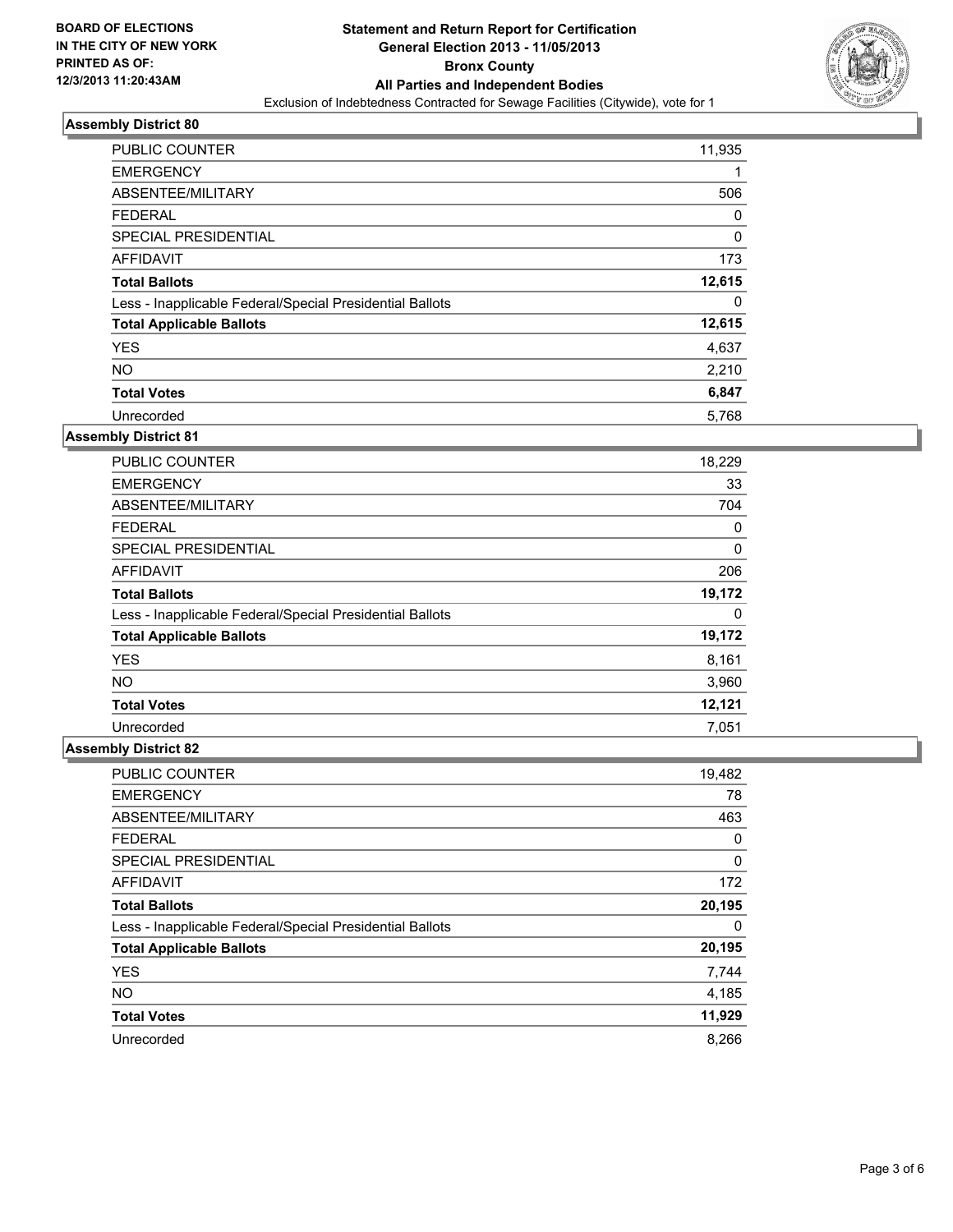

| <b>PUBLIC COUNTER</b>                                    | 15,017 |
|----------------------------------------------------------|--------|
| <b>EMERGENCY</b>                                         | 97     |
| ABSENTEE/MILITARY                                        | 346    |
| <b>FEDERAL</b>                                           | 0      |
| SPECIAL PRESIDENTIAL                                     | 0      |
| AFFIDAVIT                                                | 175    |
| <b>Total Ballots</b>                                     | 15,635 |
| Less - Inapplicable Federal/Special Presidential Ballots | 0      |
| <b>Total Applicable Ballots</b>                          | 15,635 |
| <b>YES</b>                                               | 5,755  |
| <b>NO</b>                                                | 1,967  |
| <b>Total Votes</b>                                       | 7,722  |
| Unrecorded                                               | 7.913  |

## **Assembly District 84**

| <b>PUBLIC COUNTER</b>                                    | 10,266 |
|----------------------------------------------------------|--------|
| <b>EMERGENCY</b>                                         | 37     |
| ABSENTEE/MILITARY                                        | 131    |
| <b>FEDERAL</b>                                           | 0      |
| <b>SPECIAL PRESIDENTIAL</b>                              | 0      |
| AFFIDAVIT                                                | 194    |
| <b>Total Ballots</b>                                     | 10,628 |
| Less - Inapplicable Federal/Special Presidential Ballots | 0      |
| <b>Total Applicable Ballots</b>                          | 10,628 |
| <b>YES</b>                                               | 3,165  |
| NO.                                                      | 981    |
| <b>Total Votes</b>                                       | 4,146  |
| Unrecorded                                               | 6,482  |

| <b>PUBLIC COUNTER</b>                                    | 10,671 |
|----------------------------------------------------------|--------|
| <b>EMERGENCY</b>                                         | 67     |
| ABSENTEE/MILITARY                                        | 186    |
| <b>FEDERAL</b>                                           | 0      |
| SPECIAL PRESIDENTIAL                                     | 0      |
| <b>AFFIDAVIT</b>                                         | 178    |
| <b>Total Ballots</b>                                     | 11,102 |
| Less - Inapplicable Federal/Special Presidential Ballots | 0      |
| <b>Total Applicable Ballots</b>                          | 11,102 |
| <b>YES</b>                                               | 3,781  |
| <b>NO</b>                                                | 1,302  |
| <b>Total Votes</b>                                       | 5,083  |
| Unrecorded                                               | 6,019  |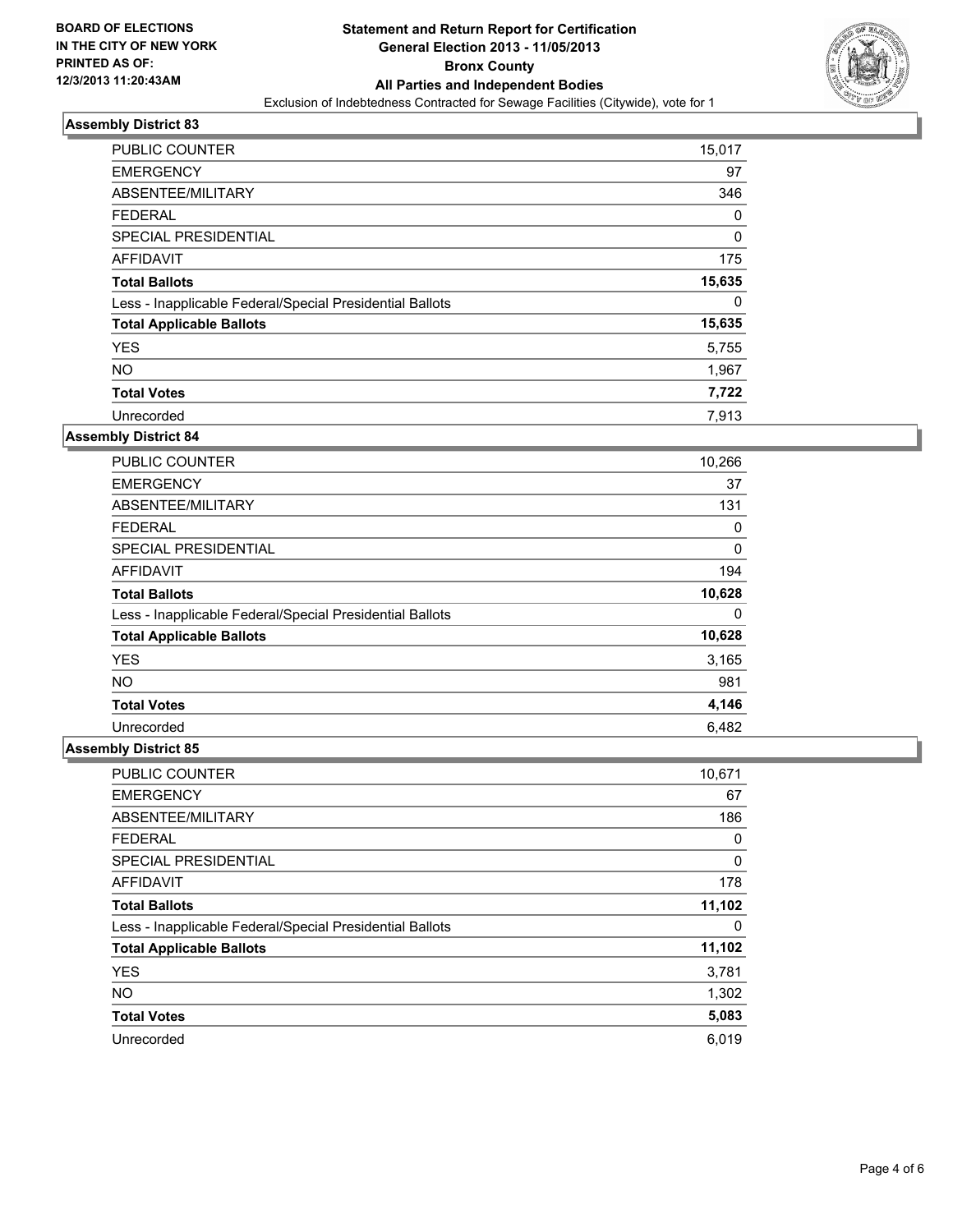

| <b>PUBLIC COUNTER</b>                                    | 8,561    |
|----------------------------------------------------------|----------|
| <b>EMERGENCY</b>                                         | 0        |
| ABSENTEE/MILITARY                                        | 156      |
| <b>FEDERAL</b>                                           | 0        |
| SPECIAL PRESIDENTIAL                                     | $\Omega$ |
| <b>AFFIDAVIT</b>                                         | 196      |
| <b>Total Ballots</b>                                     | 8,913    |
| Less - Inapplicable Federal/Special Presidential Ballots | 0        |
| <b>Total Applicable Ballots</b>                          | 8,913    |
| <b>YES</b>                                               | 2,957    |
| <b>NO</b>                                                | 908      |
| <b>Total Votes</b>                                       | 3,865    |
| Unrecorded                                               | 5,048    |

| PUBLIC COUNTER                                           | 13,072 |
|----------------------------------------------------------|--------|
| <b>EMERGENCY</b>                                         | 5      |
| ABSENTEE/MILITARY                                        | 202    |
| <b>FEDERAL</b>                                           | 0      |
| <b>SPECIAL PRESIDENTIAL</b>                              | 0      |
| <b>AFFIDAVIT</b>                                         | 194    |
| <b>Total Ballots</b>                                     | 13,473 |
| Less - Inapplicable Federal/Special Presidential Ballots | 0      |
| <b>Total Applicable Ballots</b>                          | 13,473 |
| <b>YES</b>                                               | 4,967  |
| <b>NO</b>                                                | 1,919  |
| <b>Total Votes</b>                                       | 6,886  |
| Unrecorded                                               | 6,587  |